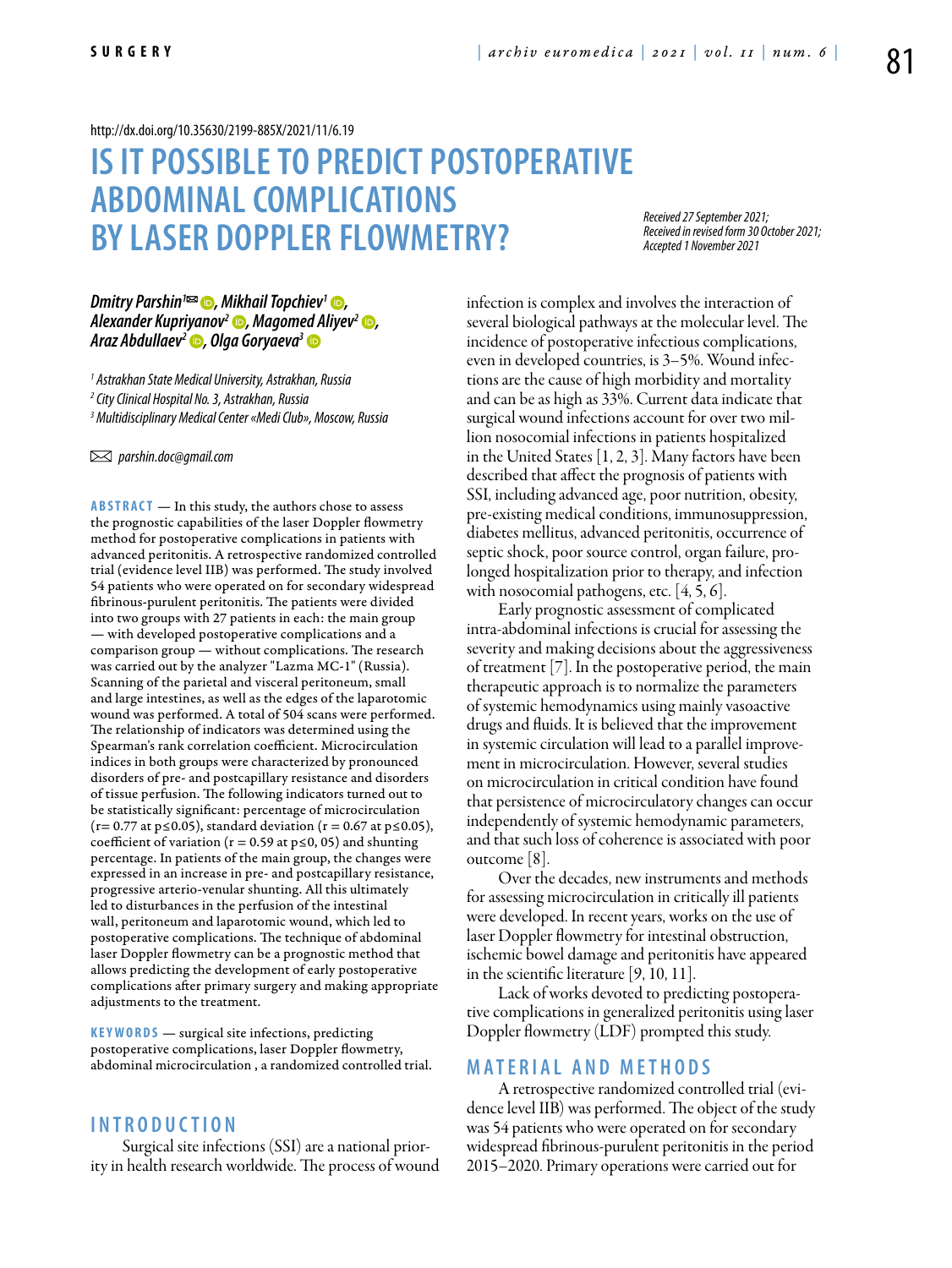destructive diseases or injuries of the abdominal organs resulting from injuries. The duration of the disease ranged from 6 to 78 hours. The average age of the patients was  $52 \pm 4.2$  years; there were 22 men, and 24 women. Criteria for inclusion in the study: severity of the condition according to APACHE II  $\geq 10$  points; SOFA ≥8 points. Exclusion criteria: peritonitis caused by impaired mesenteric circulation; peritonitis, accompanied by persistent arterial hypotension associated with extra-abdominal causes (myocardial infarction, stroke, etc.); decompensated septic shock; peritonitis associated withstage IV malignant neoplasms and abdominal carcinomatosis. All patients were divided into two equal groups (23 patients each), the main one — with developed postoperative complications and the comparison group — without complications. The patients were comparable by sex, age, severity of pathology, as well as the severity of diabetes mellitus. Postoperative complications in the main group were distributed as follows: local suppuration of the laparotomic wound — 12; incompetence of sutures of intra-abdominal anastomoses — 5; intra-abdominal abscesses — 5; eventration — 4; perforation of acute ileal ulcer — 1. According to the Сlavien-Dindo classification, the distribution of postoperative complications was as follows: I-5; II-3; IIIa-5; IIIb-8; IVa-3; IVb-1; V-2.

All patients after laparotomy underwent LDF with a microcirculation and microlymph flow analyzer using the Lazma MC-1 apparatus (Russia). For the purpose of objectification, the indicators were taken within 1 min from 6 points: parietal peritoneum in the area of the focus; parietal peritoneum as distant as possible from the focus; jejunum (40 cm from Treitz's ligament); large intestine (middle third of the transverse colon); on both edges of the laparotomic wound (Fig. 1).We studied: the percentage of microcirculation (PM; с.u) — which is a function of the concentration of erythrocytes in the probed tissue volume and their average velocity; standard deviation (SD; ơ, с.u.), i.e. average fluctuations in perfusion relative to the average value of PM — characterizing the temporal variability of perfusion and reflects the average variability of blood flow in all frequency ranges. Another indicator was the coefficient of variation  $(Cv;\%)$  — it characterizes the relationship between the variability of perfusion with the average perfusion in the probed area, that is, it reflects the vasomotor activity of the vessels. In addition, the indicators obtained as a result of the wavelet transformation were also analyzed - neurogenic tone (NT), myogenic tone (MT), shunting percentage (SP) and microcirculation efficiency index (MEI). Data are presented as arithmetic mean and arithmetic mean error  $(M + m)$ . The results obtained



*Fig. 1. Laser Doppler flowmetry (scan of the jejunum)*

were compared with the reference values obtained in patients with elective surgery for non-inflammatory diseases of the abdominal organs  $(n = 30)$ . Thus, 504 scans were performed in all groups.

Statistical relationships between indicators were assessed using Basic Statistics and Tables STATIS-TICA 6.0, regression analysis, analysis of variance, and multivariate statistics. The method of adaptive randomization was used. In order to determine the significance of p differences between groups, the Student's t test was used. Differences were considered statistically significant at p≤0.05. The relationship of indicators was determined using the Spearman's rank correlation coefficient.

# **R e s u l t s a n d d i scu s s i o n**

Microcirculation indices obtained with LDF in both groups were characterized by pronounced disorders of pre- and postcapillary resistance and disorders of tissue perfusion. In the main group, the values of PM, SD and Cv remained significantly lower in comparison with the comparison group ( $p \le 0.05$ ). MT and NT of peritoneal vessels, as well as MEI in the main group was comparatively lower, however, no statistically significant difference was found (p> 0.05). At the same time, SP in the main group increased statistically significantly ( $p \ge 0.05$ ) (Table 1).

In order to identify and assess the tightness of the relationship between the two series of compared basic quantitative indicators of microcirculation (PM, SD and Cv) in the study groups, the Spearman rank correlation coefficient was calculated, which allows checking the heteroscedasticity of random errors in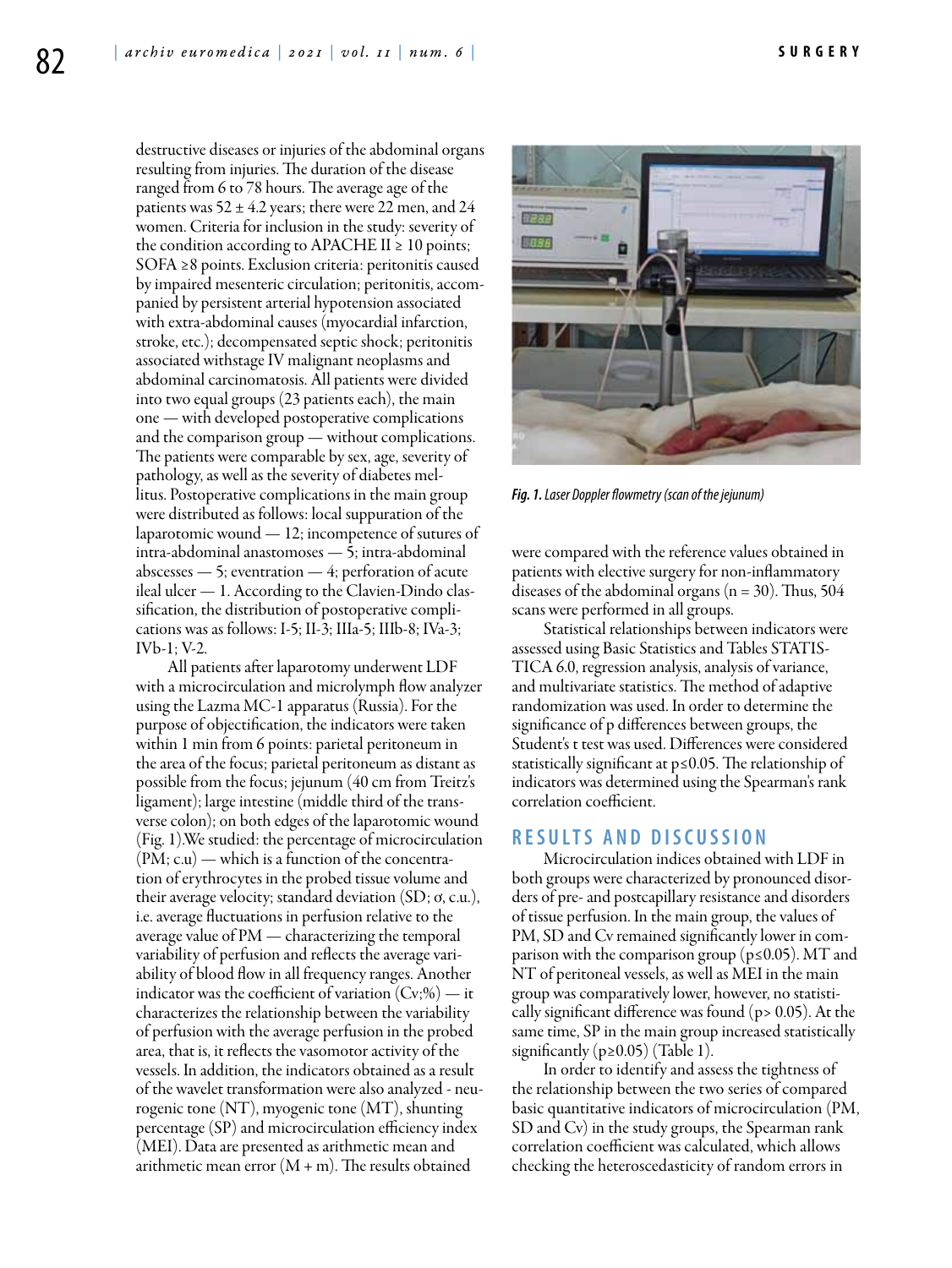| <b>Indicators</b> | Reference values<br>$(n=30)$ | Main group<br>$(n=27)$ | Comparison<br>group $(n=27)$ |
|-------------------|------------------------------|------------------------|------------------------------|
| PM(p.u)           | $32,21 \pm 1,18$             | $17,6 \pm 1,55*$       | 23,37±1,83*                  |
| SD(p.u)           | $5,42 \pm 0,33$              | $2,03\pm0,19*$         | $3,69 \pm 0,15*$             |
| Cv(%)             | $12,64 \pm 1,50$             | $6,03\pm3,79*$         | $11,34 \pm 4,04*$            |
| NT(p.u)           | $0,59 \pm 0,08$              | $0,77 \pm 0,02$        | $0,44\pm0,05$                |
| MT(p.u)           | $0,57+0,04$                  | $0,75 \pm 0,05$        | $0,55 \pm 0,03$              |
| SP(p.u)           | $1,15 \pm 0,09$              | $1,86 \pm 0,05*$       | $1,18 \pm 0,03*$             |
| MEI               | $1,22 \pm 0,03$              | $1,11\pm0.09$          | $1,29 \pm 0,11$              |

*Table 1. Indicators of abdominal microcirculation in the study groups*

*Note: \* — indicators with the value of changes p*˂*0.05; p.u. — perfusion units;* 

the regression model. In the study of PM, there was a direct correlation with a high closeness of communication in the study groups  $(r = 0.77 \text{ at } p \le 0.05)$ . (Fig. 2).

When carrying out the relationship in terms of Cv, data were obtained indicating a moderate direct correlation in the study groups ( $r = 0.67$  at  $p \le 0.05$ ). (Fig. 3).

The study of the correlation relationship in terms of SD in the study groups revealed a direct relationship with a moderate closeness of communication  $(r = 0.59)$ at  $p ≤ 0.05$ ). (Fig. 4).

Currently, there are no objective methods that would reliably predict postoperative complications. The prognostic risk scales of surgical site infections developed on the basis of meta-analyzes (ASA, CDS, SSIRS, qSOFA, etc.) are often quite massive and of little use in urgent surgery. This undoubtedly requires a search for alternative methods for predicting postoperative complications in patients with urgent intraabdominal pathology [12].

A study on the abdominal microcirculation in generalized peritonitis showed significant disorders, which were expressed in changes in pre- and postcapillary resistance, leading ultimately to disorders of perfusion of the intestinal wall, peritoneum and laparotomic wound. A statistically significant decrease in PM and SD values indicated a decrease in the concentration of erythrocytes, suppression of perfusion fluctuations, and the Kv indicator showed a decrease in vasomotor activity of the vessels. Progressive arteriovenular shunting further aggravated cellular hypoxia, which was confirmed by changes in the SP index. All of the above changes led to postoperative complications. The study has shown that LDF can be a prognostic method that allows predicting the development of postoperative complications after primary surgery and making corrections in treatment.



*% Fig. 2. Spearman's rank correlation coefficient for the PM parameter in the study groups (r = 0.77 at p*˂*0.05)*



*Fig. 3. Spearman's rank correlation coefficient for the Cv parameter in the study groups (r = 0.67 at p*˂*0.05)*



*Fig. 4. Spearman's rank correlation coefficient for the SD parameter in the study groups (r = 0.59 at p*˂*0.05)*

# **C o n cl u s i o n**

 The data obtained as a result of a retrospective randomized controlled trial allow us to conclude that